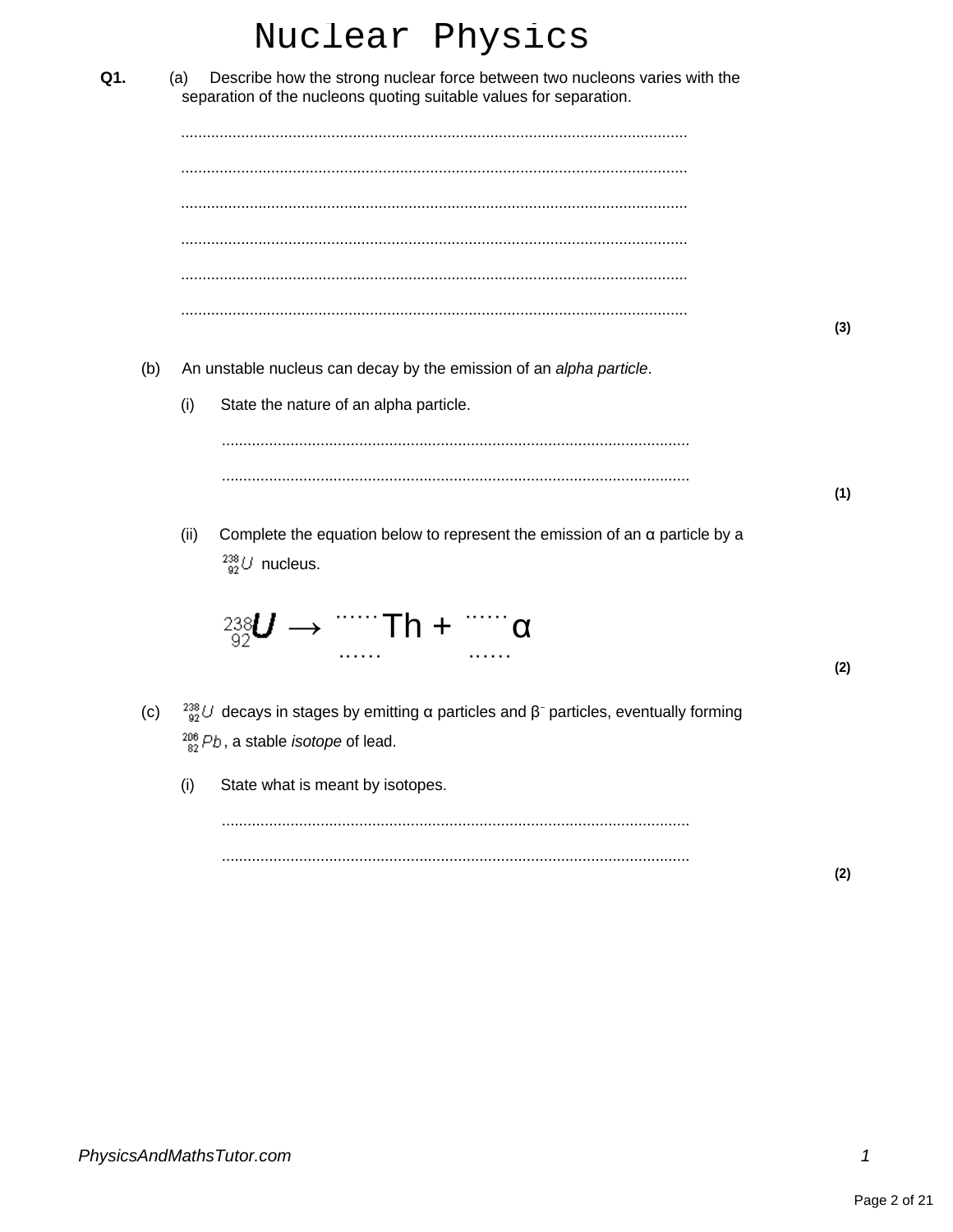(ii) If there are eight alpha decays involved in the sequence of decays from to  $\frac{206}{82}Pb$  deduce how many β<sup>-</sup> decays are involved.

answer = .........................................

**(3) (Total 11 marks)**

**Q2.** (a) The nucleus of a particular atom has a nucleon number of 14 and a proton number of 6. (i) State what is meant by nucleon number and proton number. nucleon number .................................................................................... ............................................................................................................... ............................................................................................................... proton number ...................................................................................... ............................................................................................................... ............................................................................................................... **(1)** (ii) Calculate the number of neutrons in the nucleus of this atom. answer = ..................................... **(1)** (iii) Calculate the specific charge of the nucleus. answer = .......................... Ckg–1

**(3)**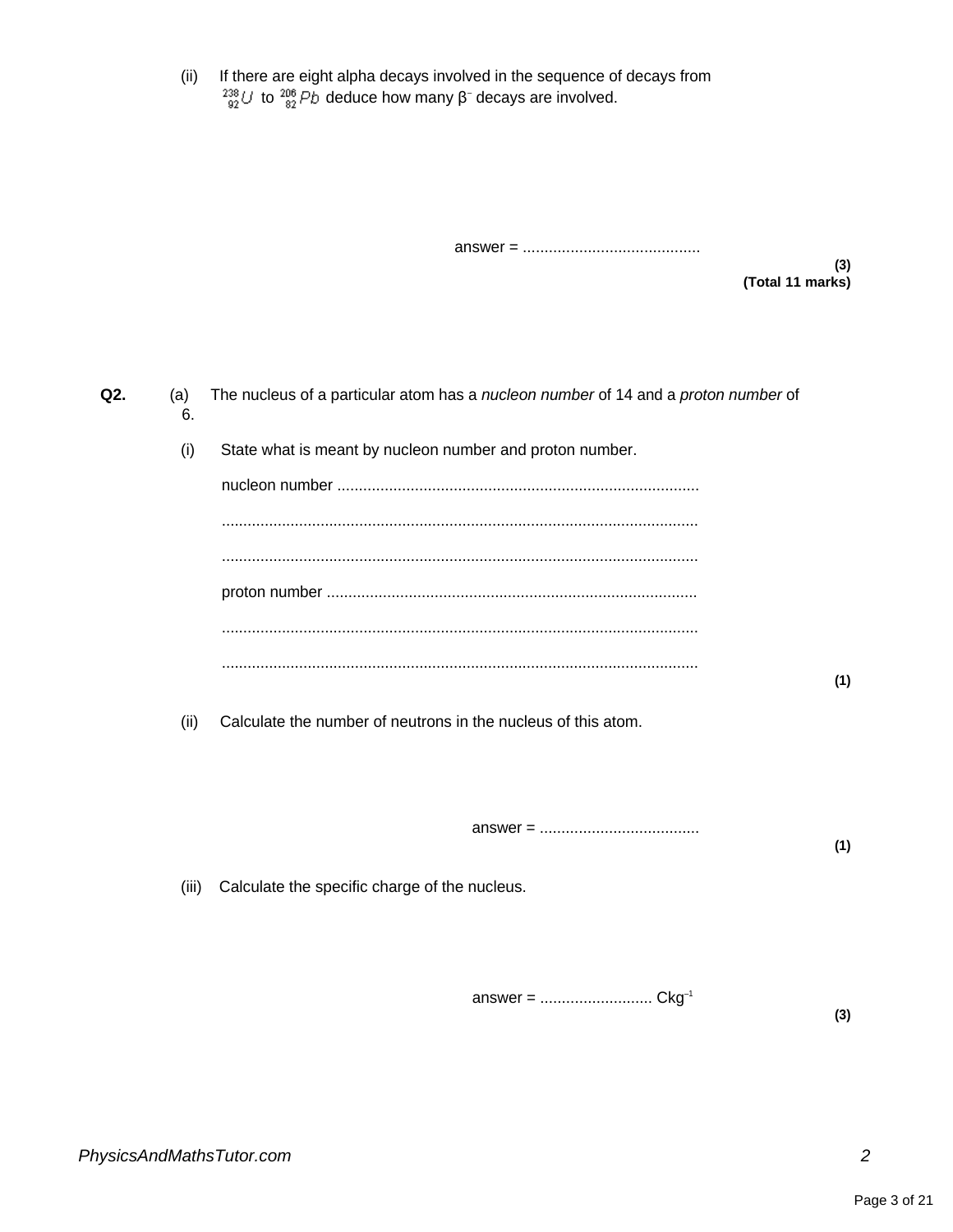The specific charge of the nucleus of another isotope of the element is  $4.8 \times 10^{7}$  Ckg<sup>-1</sup>.  $(b)$ 

 $(i)$ State what is meant by an isotope.

Calculate the number of neutrons in this isotope.  $(ii)$ 

 $(3)$ (Total 10 marks)

 $(2)$ 

| Q3. |     | (a)  | What are isotopes?                                                                                |     |
|-----|-----|------|---------------------------------------------------------------------------------------------------|-----|
|     |     |      |                                                                                                   |     |
|     |     |      |                                                                                                   |     |
|     |     |      |                                                                                                   |     |
|     |     |      |                                                                                                   |     |
|     |     |      |                                                                                                   | (2) |
|     | (b) |      | One of the isotopes of nitrogen may be represented by $\frac{15}{7}$ N.                           |     |
|     |     | (i)  | State the number of each type of particle in its nucleus.                                         |     |
|     |     |      |                                                                                                   |     |
|     |     |      |                                                                                                   |     |
|     |     | (ii) | Determine the ratio $\frac{\text{charge}}{\text{mass}}$ , in C kg <sup>-1</sup> , of its nucleus. |     |
|     |     |      |                                                                                                   |     |
|     |     |      |                                                                                                   |     |
|     |     |      |                                                                                                   |     |
|     |     |      |                                                                                                   | (4) |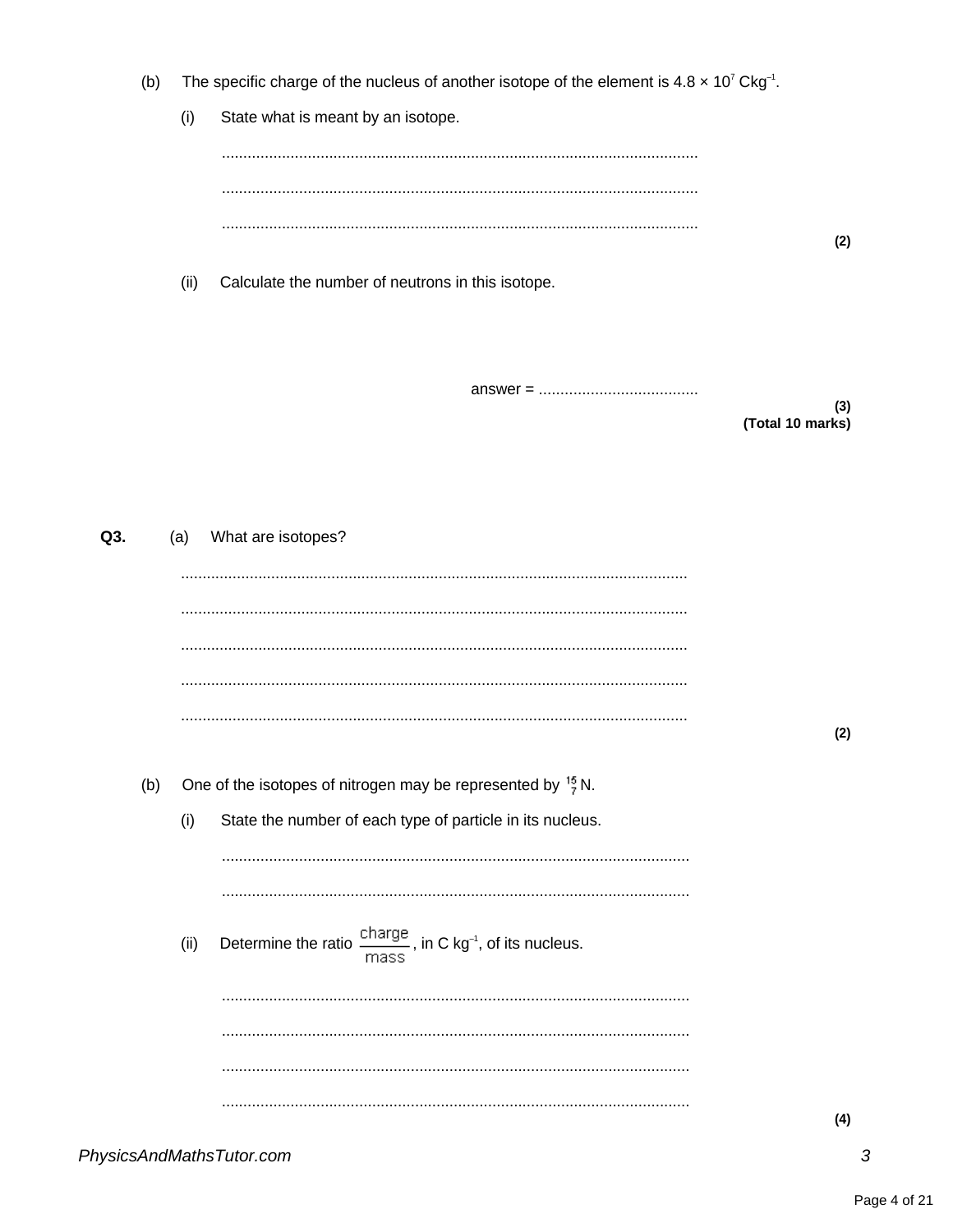|     | (c) | (i)  | What is the charge, in C, of an atom of $\frac{15}{7}$ N from which a single electron has been<br>removed?            |     |
|-----|-----|------|-----------------------------------------------------------------------------------------------------------------------|-----|
|     |     | (ii) | What name is used to describe an atom from which an electron has been removed?                                        |     |
|     |     |      | (Total 8 marks)                                                                                                       | (2) |
| Q4. |     | (a)  | State what is meant by the specific charge of a nucleus and give an appropriate unit<br>for this quantity.            |     |
|     |     |      |                                                                                                                       |     |
|     |     |      |                                                                                                                       |     |
|     |     |      |                                                                                                                       | (2) |
|     | (b) |      | Nucleus X has the same nucleon number as nucleus Y. The specific charge of X is 1.25<br>times greater than that of Y. |     |
|     |     | (i)  | Explain, in terms of protons and neutrons, why the specific charge of X is greater<br>than that of Y.                 |     |
|     |     |      |                                                                                                                       |     |
|     |     |      |                                                                                                                       |     |
|     |     |      |                                                                                                                       |     |
|     |     |      |                                                                                                                       | (2) |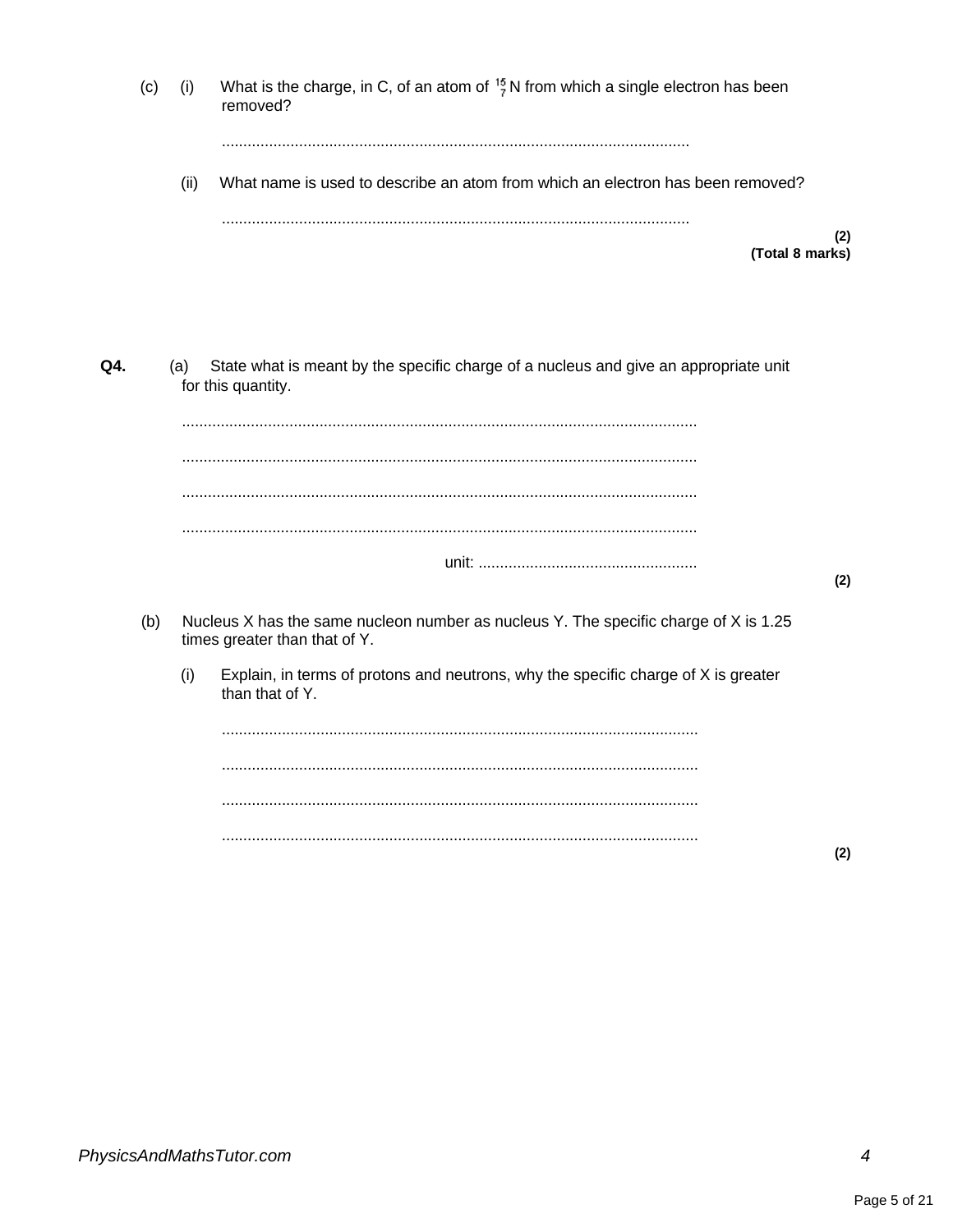(ii) Nucleus X is  $E^{\text{1D}}$  Deduce the number of protons and the number of neutrons in nucleus Y.

number of protons ............................

number of neutrons ..........................

**(4) (Total 8 marks)**

**Q5.** (a) A stable atom contains 28 nucleons.

Write down a possible number of protons, neutrons and electrons contained in the atom.

....................................... protons

...................................... neutrons

...................................... electrons

- **(2)**
- (b) An unstable isotope of uranium may split into a caesium nucleus, a rubidium nucleus and four neutrons in the following process.

.............................................................................................................

 $^{236}_{92}U \Rightarrow ^{137}_{55}Cs + ^{X}_{37}Rb + 4^{1}_{0}n$ (i) Explain what is meant by isotopes. ............................................................................................................. ............................................................................................................. ............................................................................................................. (ii) How many neutrons are there in the  $^{137}_{55}$ Cs nucleus?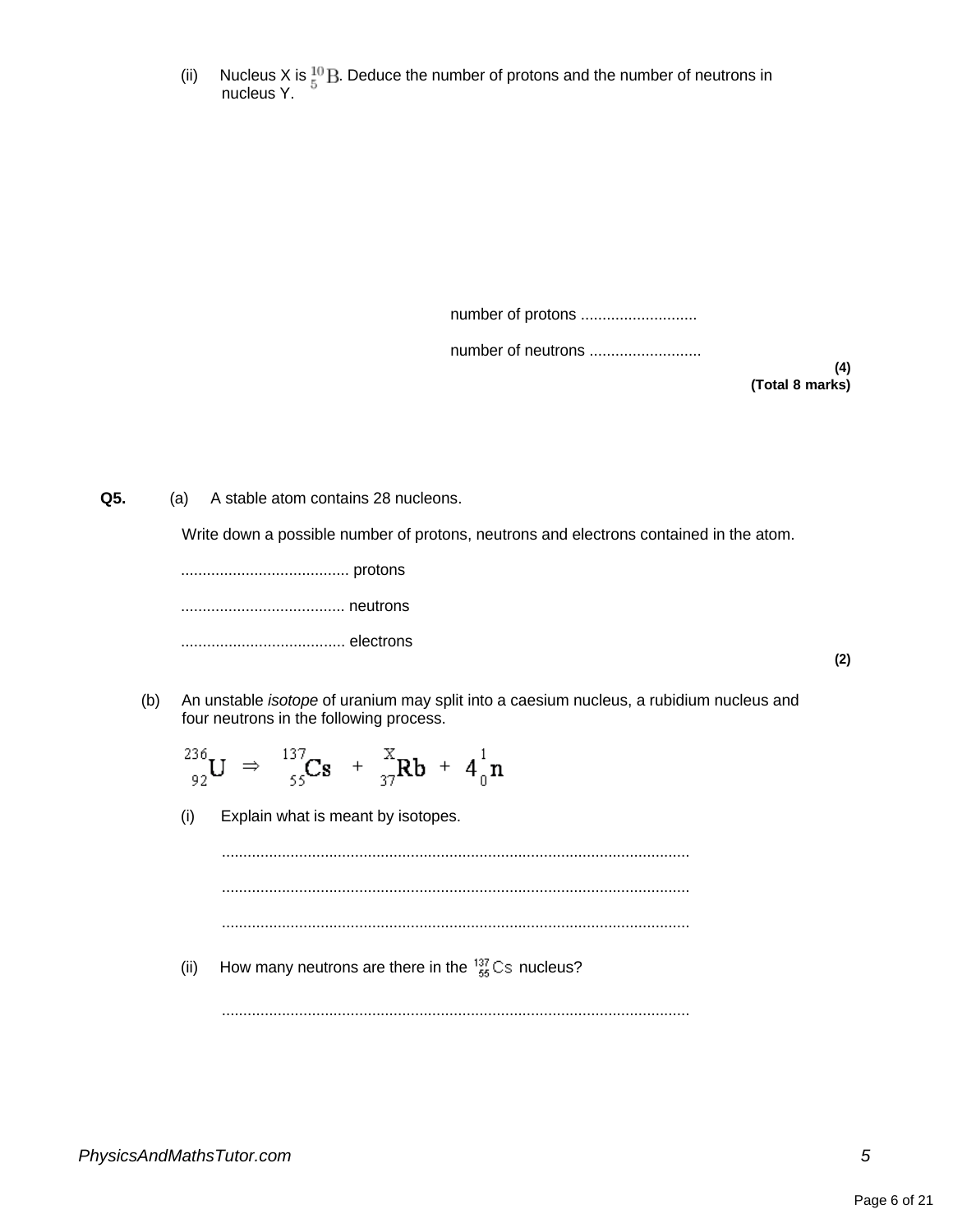Calculate the ratio  $\frac{\text{charge}}{\text{mass}}$ , in C kg<sup>-1</sup>, for the  $\frac{236}{92}$ U nucleus.  $(iii)$ (iv) Determine the value of X for the rubidium nucleus.  $X = 1$  $(6)$ (Total 8 marks)

| Q6. |     | (a)   | An ion of plutonium $^{239}_{94}$ Pu has an overall charge of +1.6 x 10 <sup>-19</sup> C. |                        |
|-----|-----|-------|-------------------------------------------------------------------------------------------|------------------------|
|     |     |       | For this ion state the number of                                                          |                        |
|     |     | (i)   |                                                                                           |                        |
|     |     | (ii)  |                                                                                           |                        |
|     |     | (iii) |                                                                                           | (3)                    |
|     | (b) |       | Plutonium has several isotopes.                                                           |                        |
|     |     |       | Explain the meaning of the word isotopes.                                                 |                        |
|     |     |       |                                                                                           |                        |
|     |     |       |                                                                                           |                        |
|     |     |       |                                                                                           | (2)<br>(Total 5 marks) |
|     |     |       |                                                                                           |                        |
|     |     |       |                                                                                           |                        |
|     |     |       |                                                                                           |                        |
| Q7. |     |       | Alpha decay is a process by which an unstable isotope of an element may decay.            |                        |
|     | (i) |       | State what is meant by isotopes.                                                          |                        |
|     |     |       |                                                                                           |                        |
|     |     |       |                                                                                           |                        |
|     |     |       |                                                                                           |                        |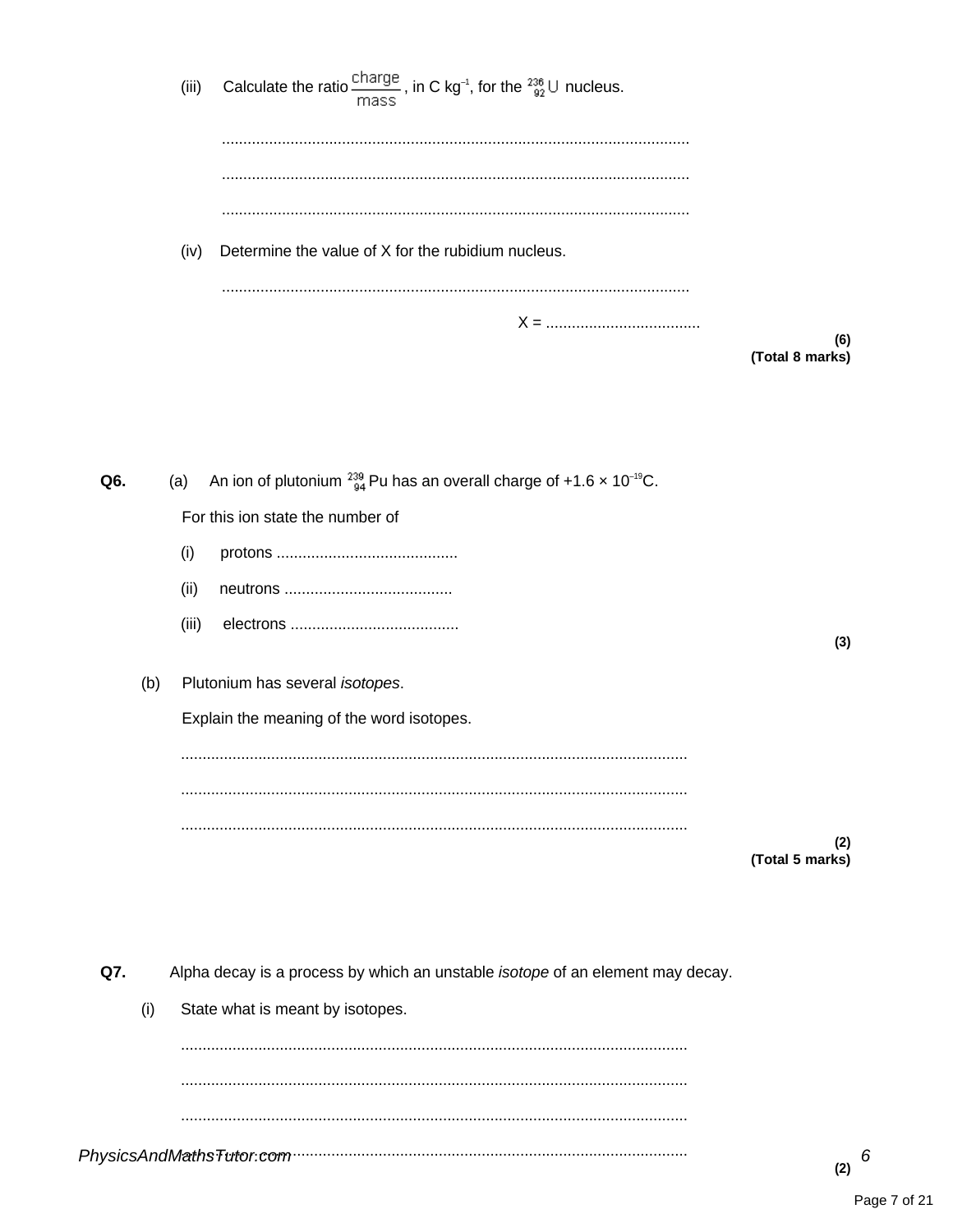Complete this equation for alpha decay.  $(ii)$ 



Calculate the specific charge of an alpha particle, stating an appropriate unit.  $(iii)$ 

|      |                                                                                                         | (4) |
|------|---------------------------------------------------------------------------------------------------------|-----|
| (iv) | Explain why the alpha particle, once outside the nucleus, is unaffected by the strong<br>nuclear force. |     |
|      |                                                                                                         |     |
|      |                                                                                                         |     |
|      |                                                                                                         |     |
|      |                                                                                                         |     |
|      |                                                                                                         | (2) |
|      | (Total 10 marks)                                                                                        |     |

Determine the charge, in C, of a  $^{239}_{92}$  U nucleus.  $(a)$  $(i)$ Q8.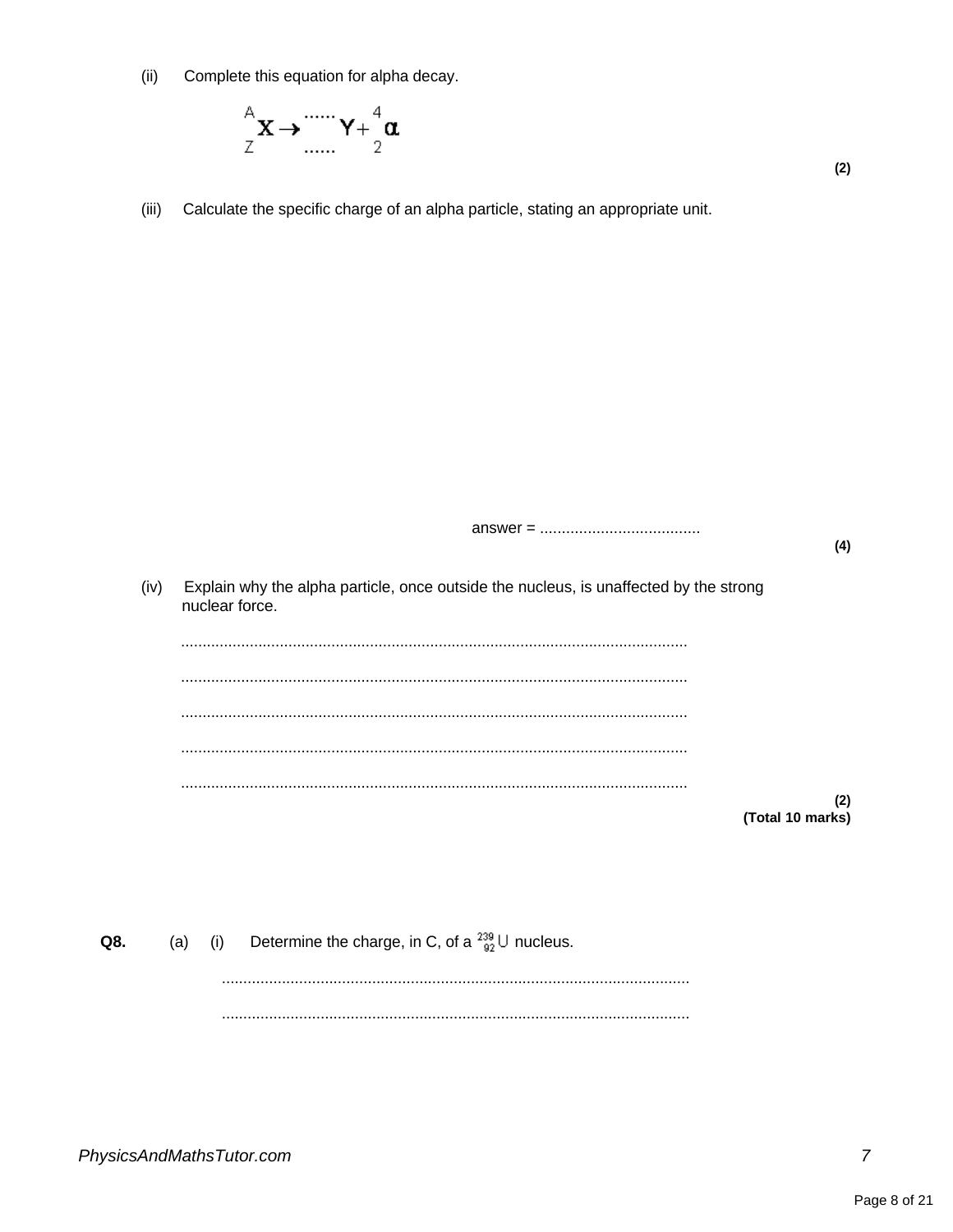|     |     | (ii)  | A positive ion with a $^{239}_{92}$ U nucleus has a charge of 4.80 $\times$ 10 <sup>-19</sup> C.<br>Determine how many electrons are in this ion.                                                  |     |
|-----|-----|-------|----------------------------------------------------------------------------------------------------------------------------------------------------------------------------------------------------|-----|
|     |     |       |                                                                                                                                                                                                    |     |
|     |     |       |                                                                                                                                                                                                    | (4) |
|     | (b) |       | A $^{239}_{92}$ U nucleus may decay by emitting two $\beta^-$ particles to form a plutonium nucleus $^{\aleph}_{\gamma}$ Pu.<br>State what X and Y represent and give the numerical value of each. |     |
|     |     |       |                                                                                                                                                                                                    |     |
|     |     |       |                                                                                                                                                                                                    |     |
|     |     |       |                                                                                                                                                                                                    |     |
|     |     |       | (Total 8 marks)                                                                                                                                                                                    | (4) |
|     |     |       |                                                                                                                                                                                                    |     |
|     |     |       |                                                                                                                                                                                                    |     |
| Q9. |     |       | A neutral atom of a radium isotope may be represented by $\frac{228}{88}$ Ra.                                                                                                                      |     |
|     | (a) | (i)   | Name the constituents of this atom and state how many of each are present.                                                                                                                         |     |
|     |     |       |                                                                                                                                                                                                    |     |
|     |     |       |                                                                                                                                                                                                    |     |
|     |     |       |                                                                                                                                                                                                    | (3) |
|     |     | (ii)  | Which constituent of an atom has the largest specific charge?                                                                                                                                      |     |
|     |     |       |                                                                                                                                                                                                    |     |
|     |     |       |                                                                                                                                                                                                    | (1) |
|     |     | (iii) | This isotope of radium decays by $\beta$ <sup>-</sup> decay to form an element with symbol, Ac.<br>Write down an equation that represents this decay.                                              |     |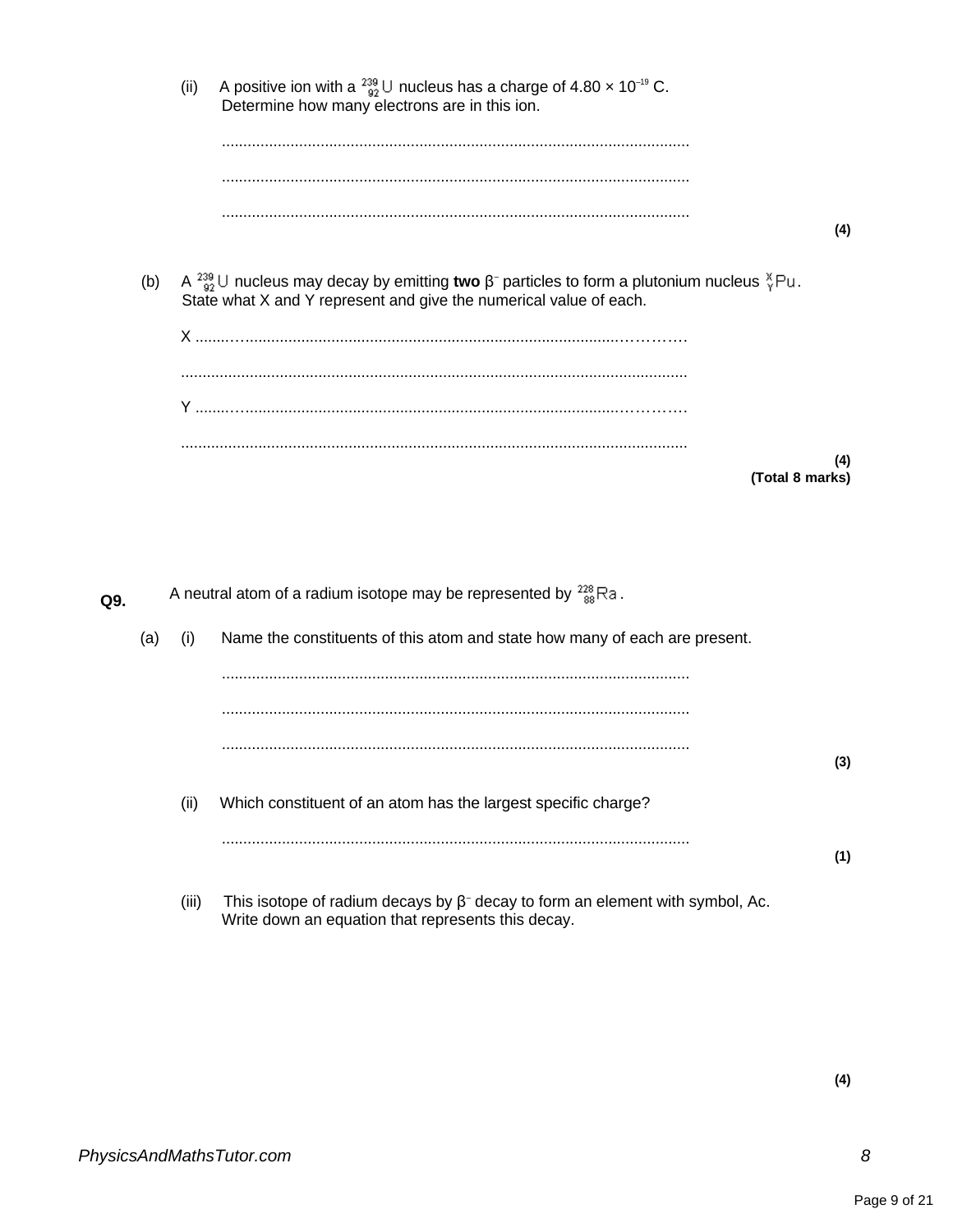|      | (b) |      | ${}_{7}^{4}$ Ra is a neutral atom of a different isotope of radium. State a possible value for<br>$\overline{A}$ and for Z.                                                                    |
|------|-----|------|------------------------------------------------------------------------------------------------------------------------------------------------------------------------------------------------|
|      |     |      |                                                                                                                                                                                                |
|      |     |      | (2)<br>(Total 10 marks)                                                                                                                                                                        |
| Q10. |     |      | Under certain conditions a $\gamma$ photon may be converted into an electron and a positron.                                                                                                   |
|      | (a) |      | What is this process called?                                                                                                                                                                   |
|      |     |      | (1)                                                                                                                                                                                            |
|      | (b) | (i)  | Explain why there is a minimum energy of the $\gamma$ photon for this conversion to take<br>place and what happens when a y photon has slightly more energy than this value.                   |
|      |     |      |                                                                                                                                                                                                |
|      |     |      |                                                                                                                                                                                                |
|      |     |      |                                                                                                                                                                                                |
|      |     | (ii) | Using values from the data sheet calculate this minimum energy in MeV.                                                                                                                         |
|      |     |      |                                                                                                                                                                                                |
|      |     |      | (3)                                                                                                                                                                                            |
|      | (c) |      | Under suitable conditions, a $\gamma$ photon may be converted into two other particles rather than<br>an electron and positron.<br>Give an example of the two other particles it could create. |
|      |     |      | (1)<br>(Total 5 marks)                                                                                                                                                                         |
|      |     |      |                                                                                                                                                                                                |
|      |     |      |                                                                                                                                                                                                |

- **Q11.** In a radioactive decay of a nucleus, a  $\beta^+$  particle is emitted followed by a  $\gamma$  photon of wavelength  $8.30 \times 10^{-13}$  m.
	- (a) (i) State the rest mass, in kg, of the  $\beta^*$  particle.

## ............................................................................................................. *PhysicsAndMathsTutor.com 9*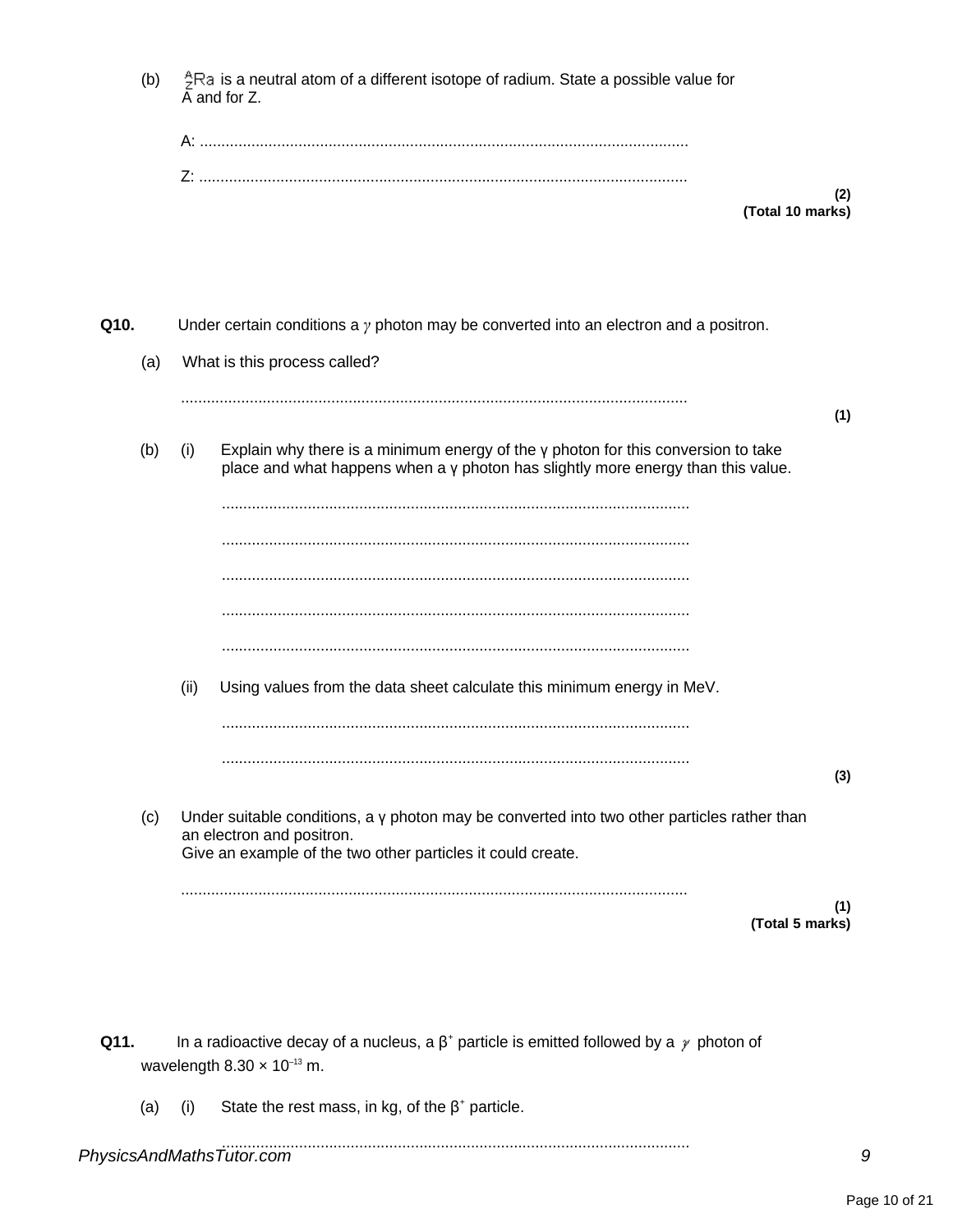|     | (ii)  | Calculate the energy of the $\gamma$ photon.                               |     |
|-----|-------|----------------------------------------------------------------------------|-----|
|     |       |                                                                            |     |
|     |       | .                                                                          |     |
|     |       |                                                                            |     |
|     |       |                                                                            |     |
|     | (iii) | Determine the energy of the $\gamma$ photon in MeV.                        |     |
|     |       |                                                                            |     |
|     |       |                                                                            | (6) |
| (b) |       | Name the fundamental interaction or force responsible for $\beta^*$ decay. |     |
|     |       |                                                                            |     |
|     |       |                                                                            | (1) |

 $\beta^*$  decay may be represented by the Feynman diagram.  $(c)$ 



Name the particles represented by A, B and C.

- A ............................
- **B** .............................
- 

(3)<br>(Total 10 marks)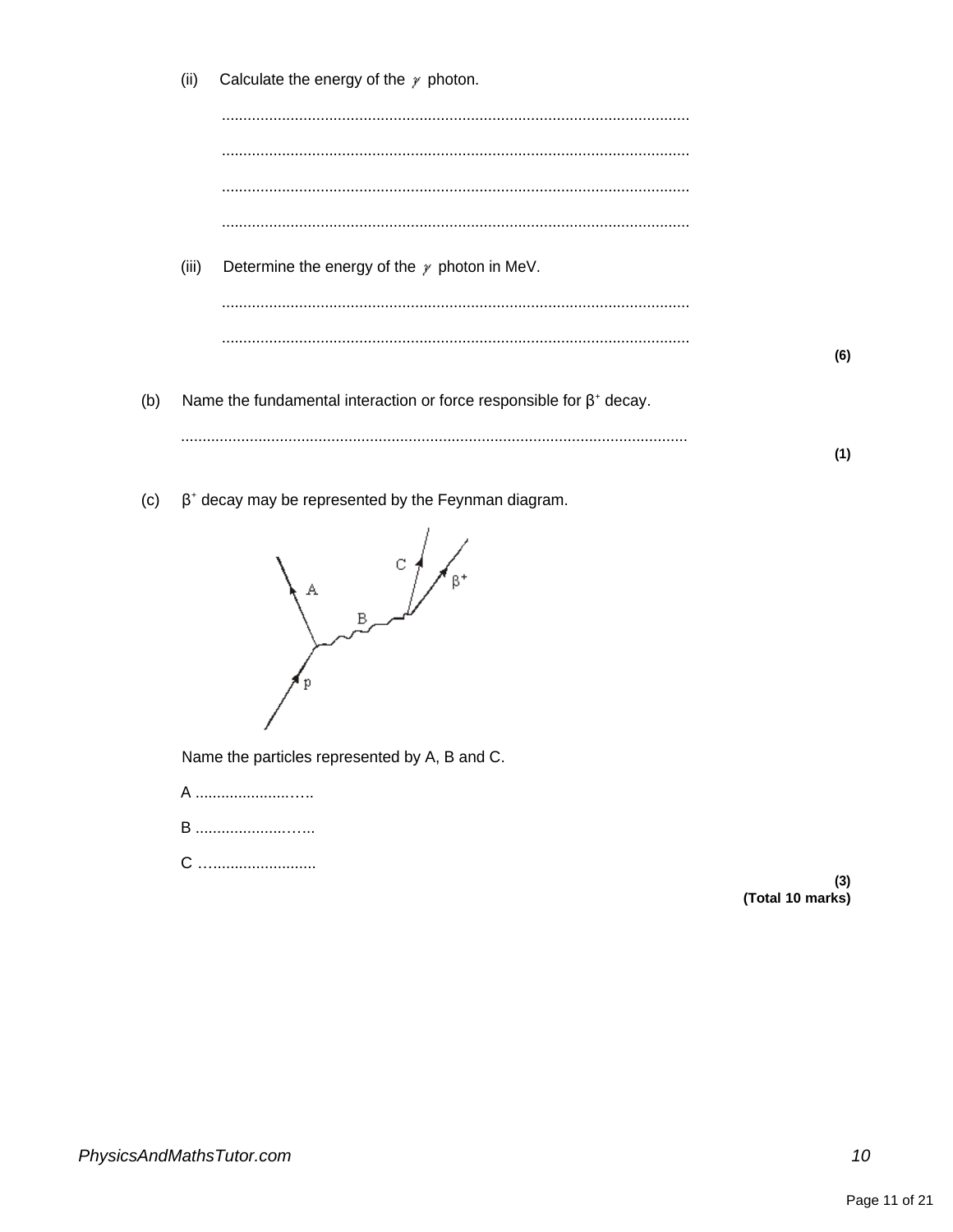**Q12.** (a) Complete the labelling of the Feynman diagram below representing positron emission from an individual nucleon.



**(3)**

(b) (i) What is the virtual exchange particle used by electromotive force?

.............................................................................................................

(ii) State **two** differences between the exchange particles used by the weak interaction and used by the electromagnetic force.

............................................................................................................. ............................................................................................................. .............................................................................................................

- (c) The theoretical work of Dirac suggested that for every particle there should exist a corresponding antiparticle. The first to be antiparticle to be discovered was the positron.
	- (i) State what is meant by an antiparticle.

............................................................................................................. .............................................................................................................

(ii) Write down the corresponding antiparticle for each of the particles listed in the following table.

| Particle       | antiparticle |
|----------------|--------------|
| B-             | ß+           |
| $\Pi^0$        |              |
| K <sup>o</sup> |              |
|                |              |

**(5) (Total 11 marks)**